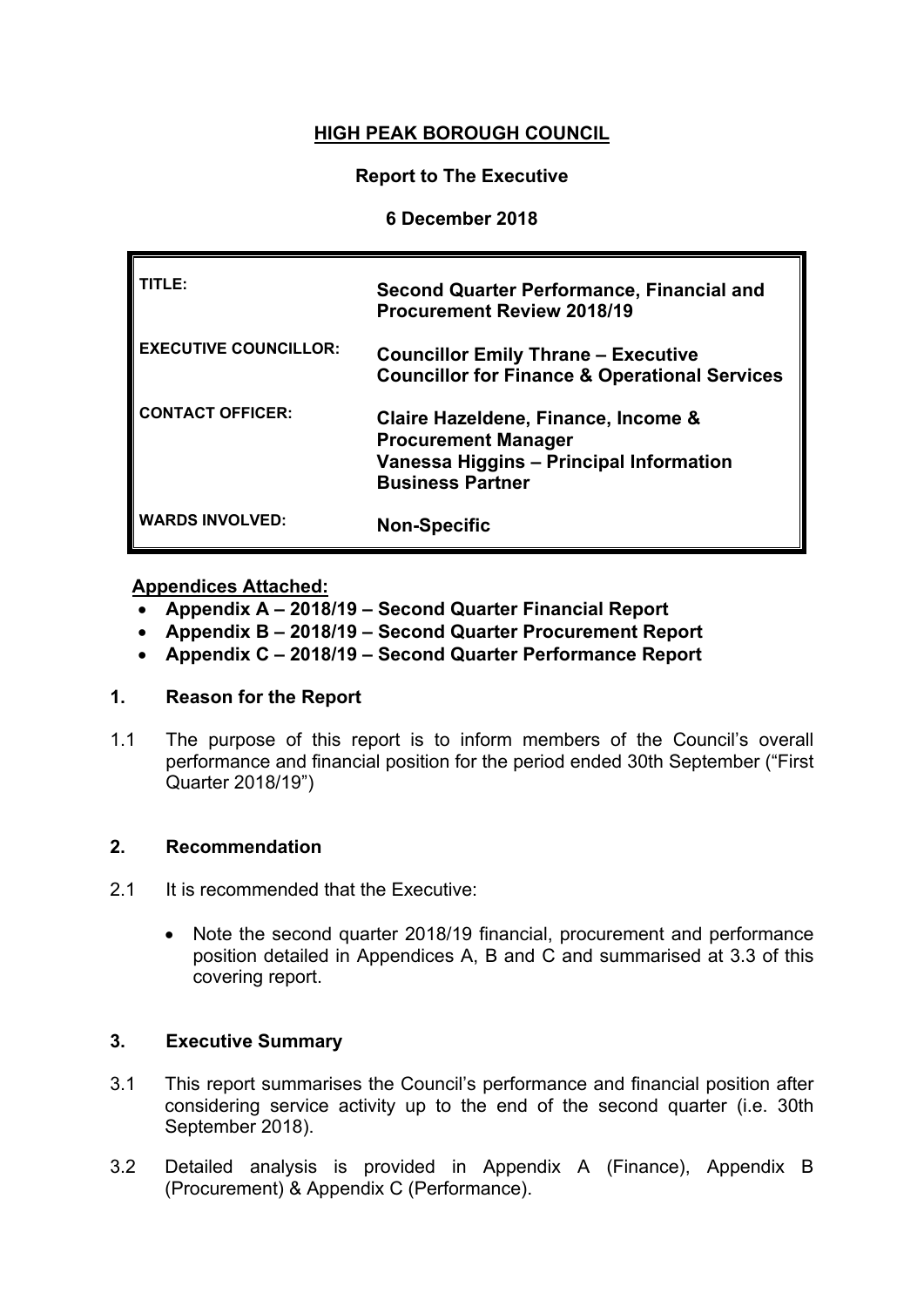## 3.3 The position can be summarised as follows:

| <b>Subject</b> | <b>Headline</b>                                                                                                                                                                                                                                                                                                                                                                                                                                                                                                                                                                                                                                                                                                                                                                                                                                                                                                                                                                                                                                                                                                                                                                                                                                                                                                                                                                                                                                                                                                                     | <b>Reference</b> |
|----------------|-------------------------------------------------------------------------------------------------------------------------------------------------------------------------------------------------------------------------------------------------------------------------------------------------------------------------------------------------------------------------------------------------------------------------------------------------------------------------------------------------------------------------------------------------------------------------------------------------------------------------------------------------------------------------------------------------------------------------------------------------------------------------------------------------------------------------------------------------------------------------------------------------------------------------------------------------------------------------------------------------------------------------------------------------------------------------------------------------------------------------------------------------------------------------------------------------------------------------------------------------------------------------------------------------------------------------------------------------------------------------------------------------------------------------------------------------------------------------------------------------------------------------------------|------------------|
| Finance        | The Finance headlines are:<br>Performance against Budget<br>The General Fund budget for 2018/19 is projected to be underspent<br>by £618,780 at the quarter 2 stage.<br><b>Efficiency Programme</b><br>The the general fund efficiency target of £581,000 (General Fund) is<br>expected to be achieved - with £345,650 achieved to date. The<br>HRA 2018/19 efficiency target of £245,000 has already been<br>achieved.<br><b>Housing Revenue Account</b><br>The Housing Revenue Account is projected to be in surplus (against<br>budget) by £219,055<br><b>Capital Programme</b><br>The Capital Programme budget for 2018/19 as revised is £7.38<br>million. The outturn is anticipated to be £1.27 million underspend as<br>a result of reprofiling the works set out in the Asset Management<br>Plan.<br>The HRA Capital Programme for 2018/19 as revised is £4.07<br>$\bullet$<br>million. The outturn is anticipated to be on target at this stage.<br><b>Treasury Management</b><br>Cash investments held at 30th September 2018 totalled £20.6<br>$\bullet$<br>million.<br>Council borrowing at 30th September 2018 totalled £71.8 million.<br>٠<br>The Council's net interest receipts general fund budget is marginally<br>$\bullet$<br>underspent by £16,340 with a £27,870 underspend on the HRA<br><b>Revenue Collection</b><br>57.1% of Council Tax was collected by 30th September 2018,<br>$\bullet$<br>compared to 57.4% for the same period last year.<br>60.3% of Business Rates was collected by 30th June 2018 | Appendix A       |
| Procurement    | compared with 58.6% for the same period last year<br>The Procurement headlines are:<br>25 procurement activities were completed<br>$\bullet$<br>At the 30th September 2018, 56% of procurement activity<br>undertaken was on the forward plan and the Council paid 97% of its<br>invoices within 30 days                                                                                                                                                                                                                                                                                                                                                                                                                                                                                                                                                                                                                                                                                                                                                                                                                                                                                                                                                                                                                                                                                                                                                                                                                            | Appendix B       |
| Performance    | The Performance headlines are:<br>Performance is on track in respect 65% of the key indicators<br>$\bullet$<br>Of the 22 Priority Actions within the Corporate Plan, two are awaiting<br>$\bullet$<br>a decision, and the remainder being classified as 'Green'; and<br>The Council received 120 complaints, 169 comments and 67<br>$\bullet$<br>compliments in the Second Quarter. Repeat complaints and<br>response times both on track                                                                                                                                                                                                                                                                                                                                                                                                                                                                                                                                                                                                                                                                                                                                                                                                                                                                                                                                                                                                                                                                                           | Appendix C       |

# **4. How this report links to Corporate Priorities**

4.1 The successful delivery of all corporate priorities is dependent upon the effective management of performance and financial resources, which is the subject of this report.